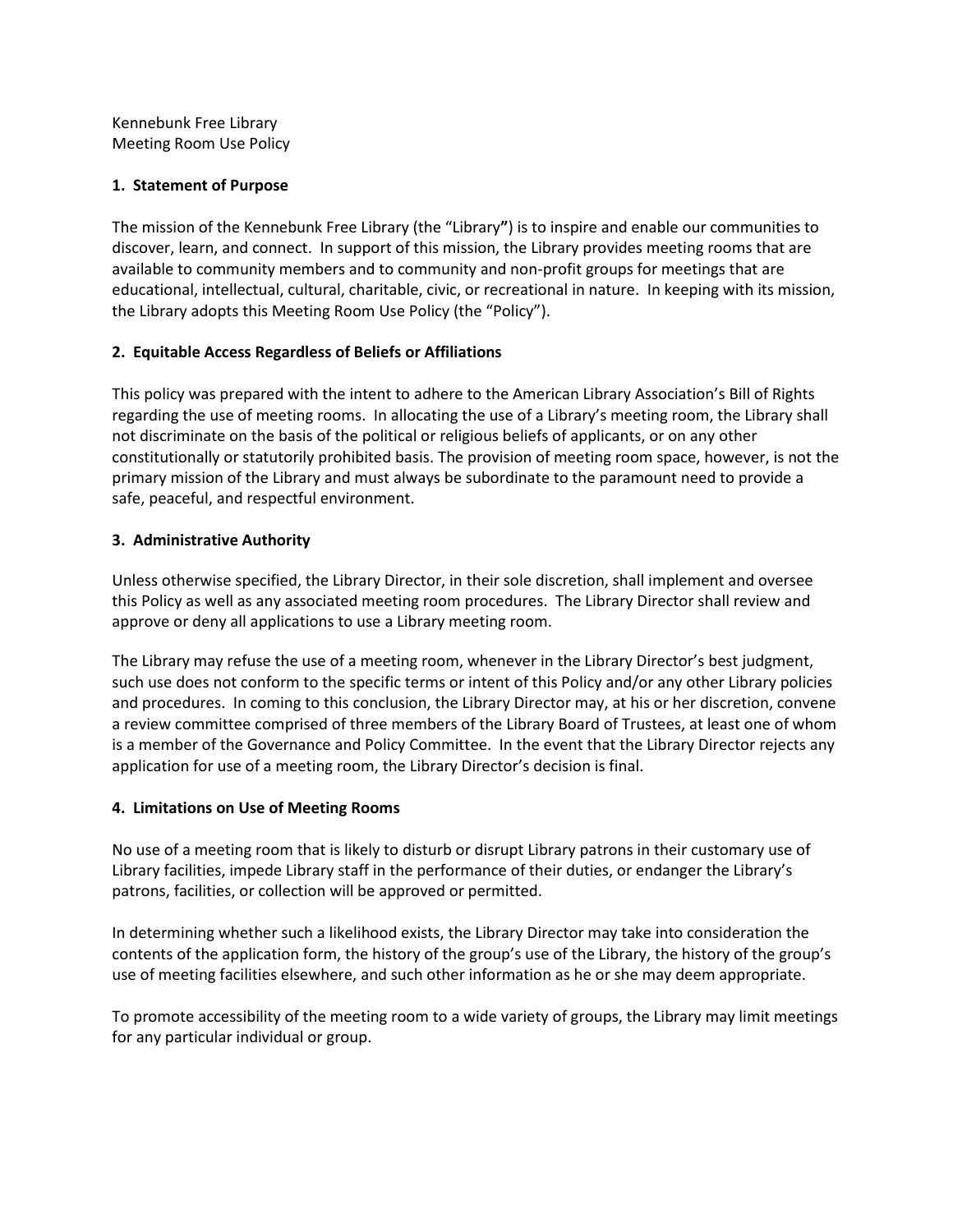## **5. Use of Meeting Rooms Does Not Constitute Library Endorsement**

Permission to use a meeting room does not constitute or imply Library endorsement of the aims, policies, or activities of any individual, group, or organization, or any views expressed in the meeting.

## **6. Priority of Library or Town Sponsored Meetings**

Reservations for a meeting room space are on a first-come, first-serve basis. Library or Town sponsored meetings have priority and the Library reserves the right to preempt any scheduled meeting. The Library will make every effort to give advance notices of such preemption.

## **7. No Admission Charge Permitted**

Attendance at all meetings must be free of charge. No admission charge, request for donation, or sale of items is permitted. Meeting rooms shall not be used for commercial or fundraising purposes. The only exceptions to this are fundraising activities to benefit the Library and/or the sale of books, audio books, or other items by authors or artists as part of a Library program.

## **8. Advertising and Publicity**

Individuals and groups using Library meeting rooms must not use advertising or publicity materials that indicate or imply that a program is sponsored, co-sponsored, endorsed, or approved by the Library. Advertising and publicity must include a contact phone number for the group and/or individual responsible for the program and may not include the Library's phone number. No group may consider the Library its permanent meeting place or use the Library as its mailing address.

### **9. Security**

The Library reserves the right to determine, at the Library Director's discretion, whether any proposed use of a meeting room will require a police detail or any other police presence, and if so, the anticipated cost thereof.

In making this determination, the Library Director may take into consideration the contents of the application form, the individual's or group's historical use of the Library, the individual's or group's historical use of meeting facilities elsewhere, and such other information that the Library Director may deem appropriate. The Library Director may consult with members of the Kennebunk Police Department in this regard. If the Library Director determines that police protection is reasonably necessary, the individual or group seeking to use the meeting room shall be required as a condition of such use to pay to the Library the anticipated cost of police protection in advance of the meeting. Any surplus payment will be returned after the meeting. The individual or group is also liable to the Library for any deficiency.

### **10. Meeting Times**

Meetings must conform to the Library's scheduled operating hours. Exceptions may be made upon written request. In the event that staff is requested and approved after operating hours, the cost of same must be paid in advance of the meeting. A Library staff member or Trustee must be present at any meeting that extends beyond regular operating hours.